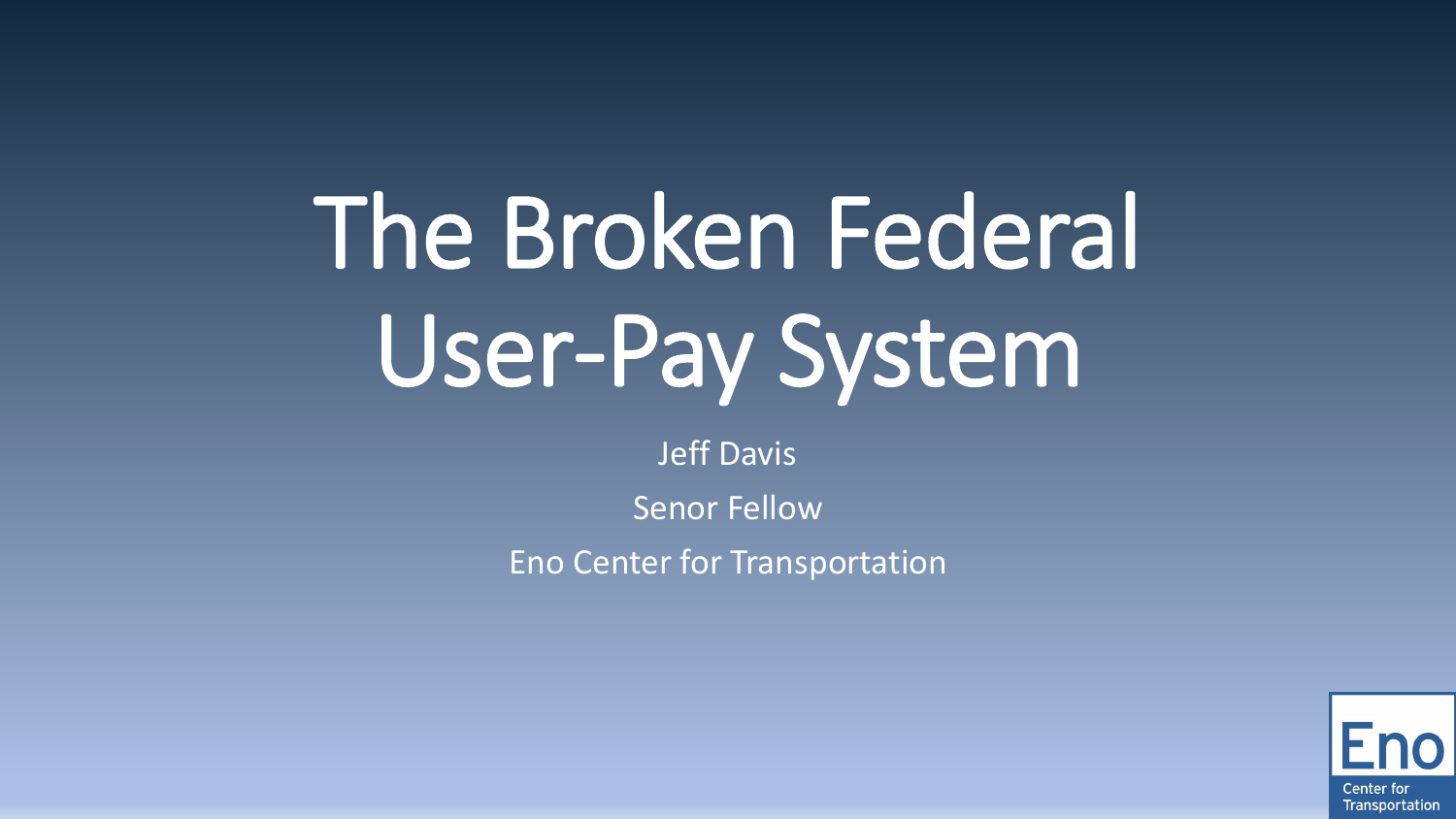#### 1919 – First U.S. State Gas Taxes

- 1916 Federal-aid highway program created states needed to raise their 50% matching funds.
- Western states were first to tax gasoline for roads. Gasoline tax chosen as alternative to property tax.
- Oregon Feb. 25, 1919 1 cent per gallon (equal to 15¢/gal. today).
- New Mexico (1¢), Colorado (2¢), North Dakota (1¢) later that year.
- **North Carolina: 1921 (1¢)**

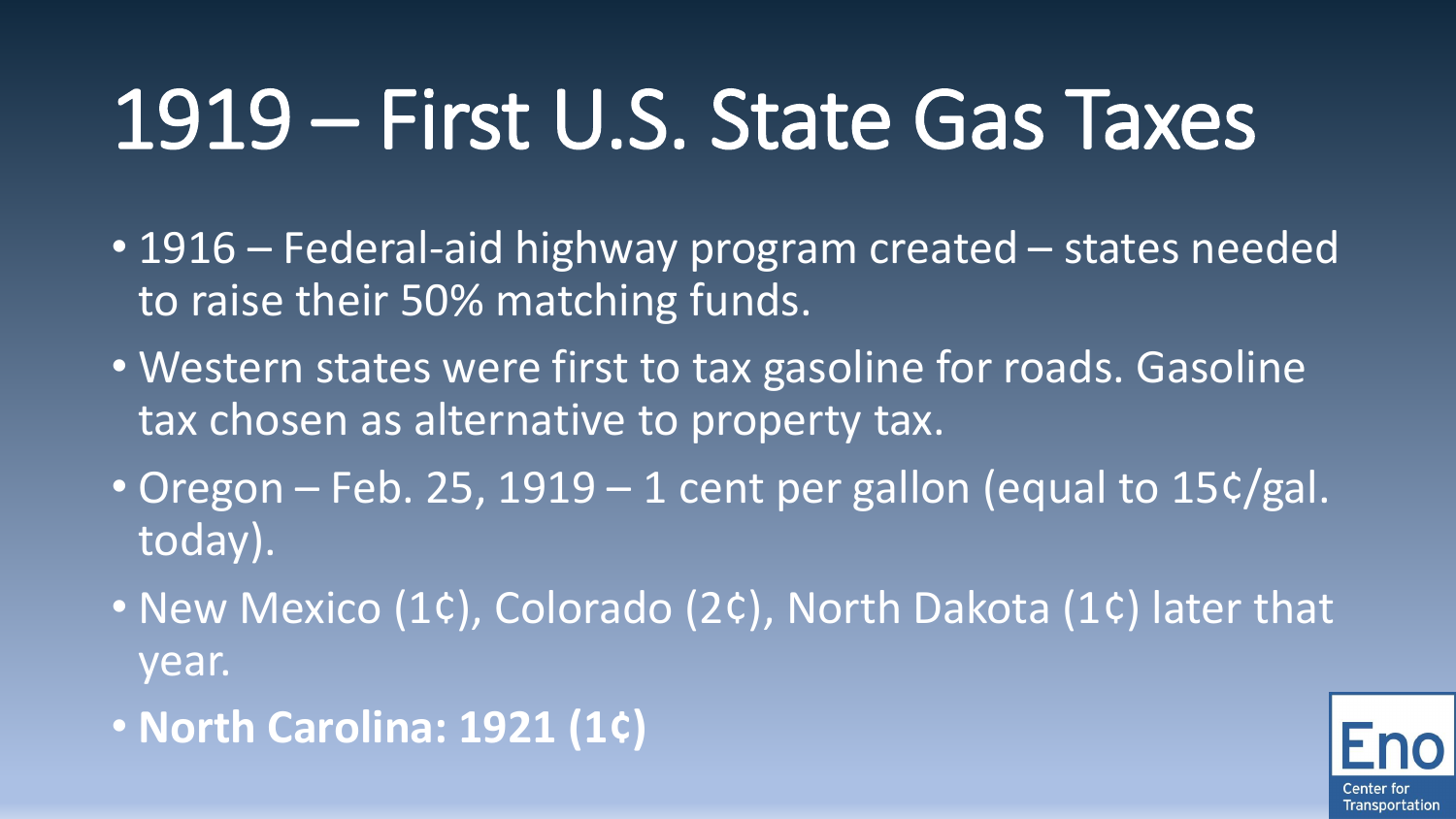### 1919-1929: All 48 States Adopt



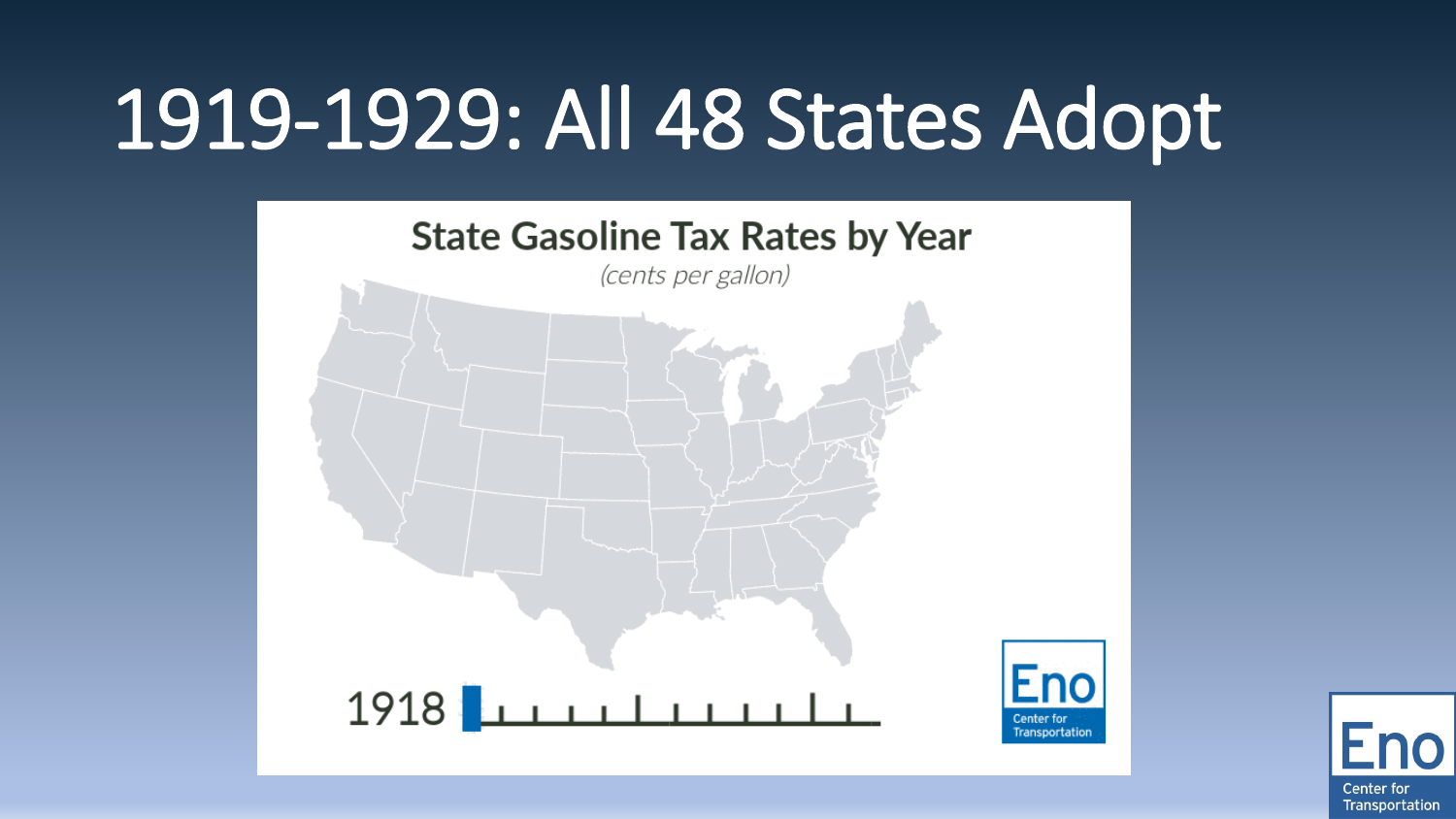# 1932: Depression Forces Congress to Tax Gasoline

**Federal Revenue Sources vs. State Gas Tax Receipts, FY 1927-1932**



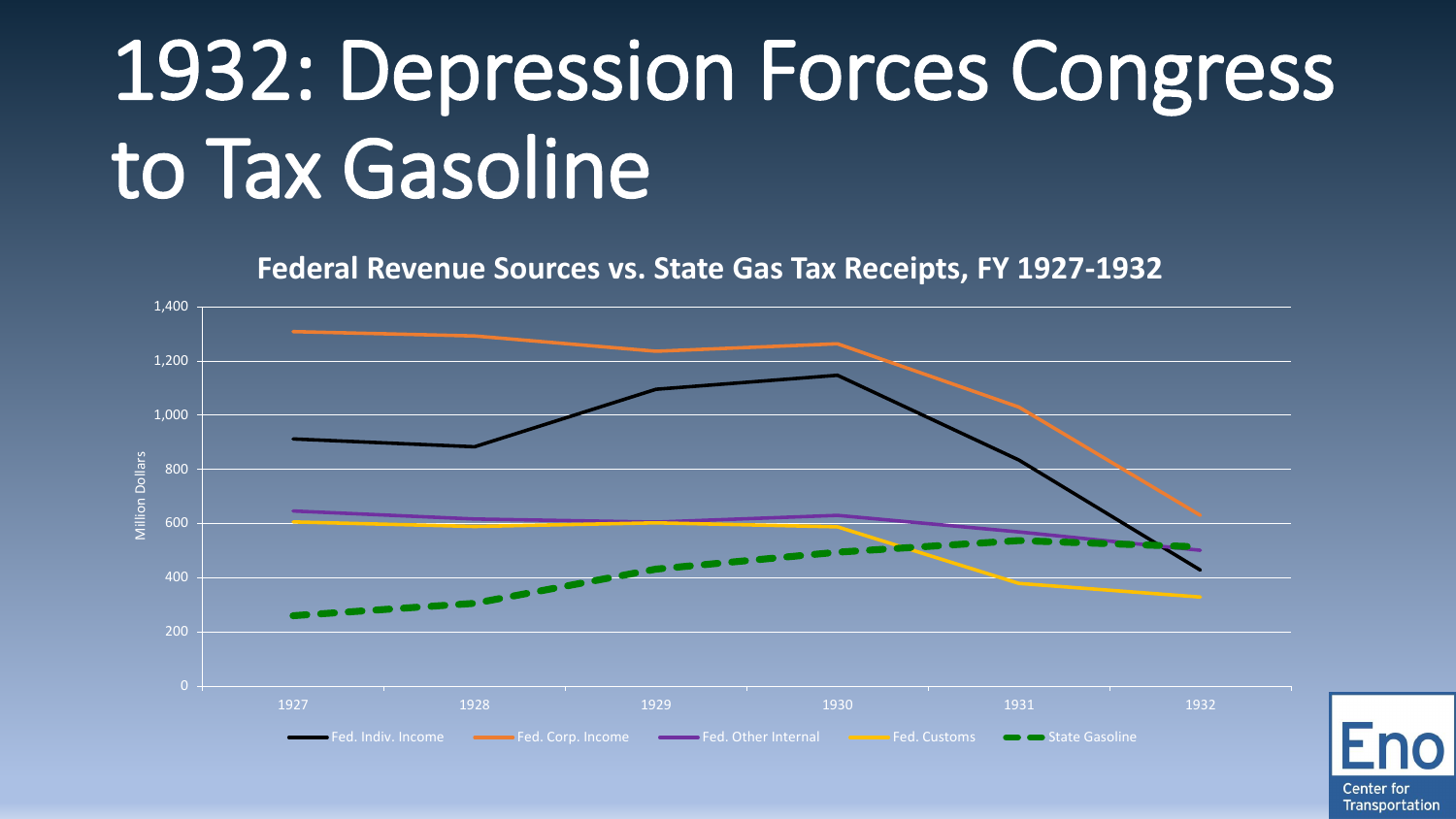# Feds Slow to Adopt User-Pay

- 1932 Federal gasoline tax for general revenues only.
- 1934 Federal Hayden-Cartwright Act (hypocritically) penalized states that diverted highway user tax revenues for non-highway purposes.
- 1952 Congress enacts a law expressing sense that "each service or thing of value provided by an agency…to a person…is to be self-sustaining to the extent possible."
- Budget Bureau/OMB begins to promote user-pay concept under every President since Truman.

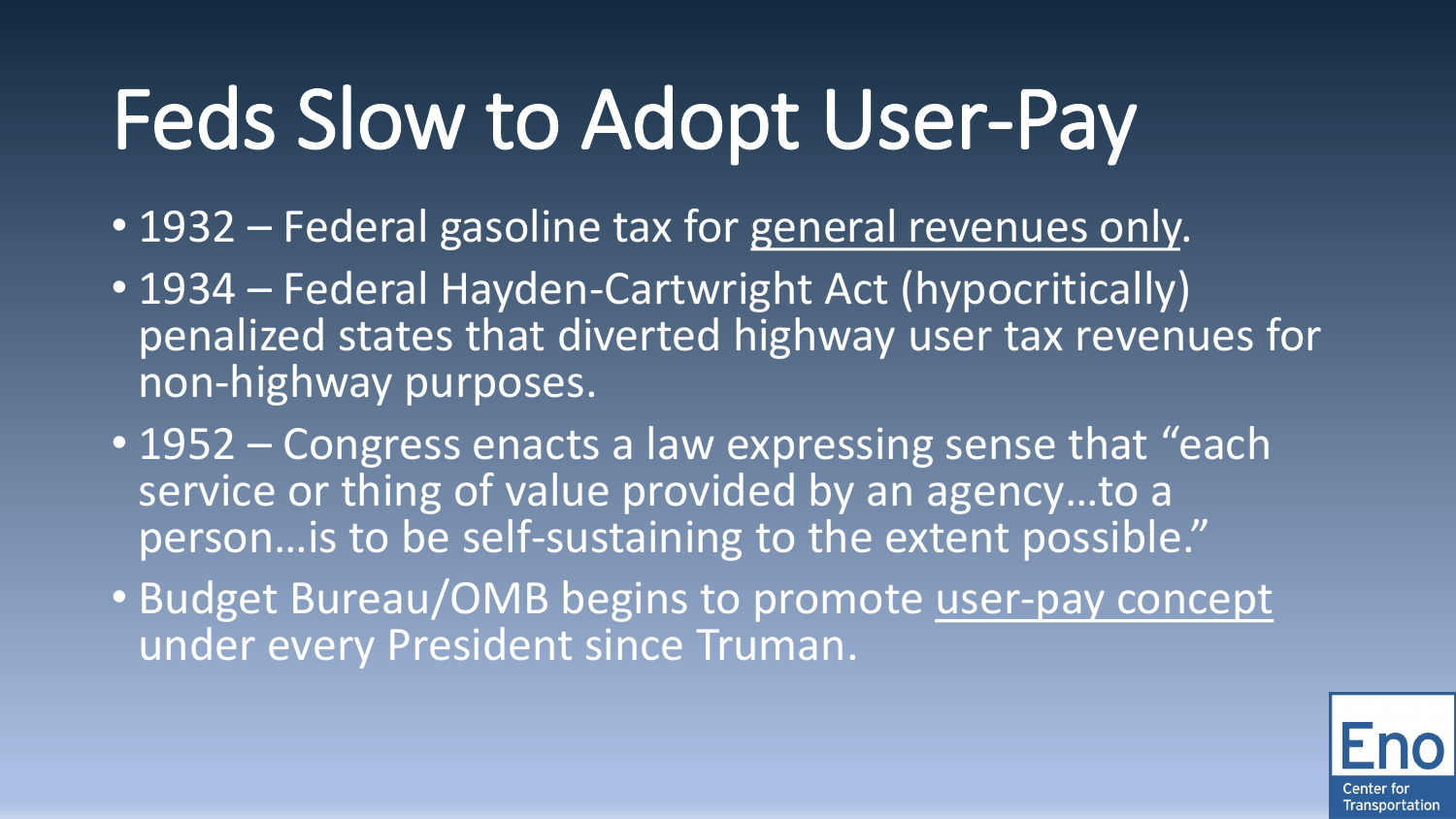#### User Taxes into Trust Funds

Three steps:

- 1. Levy excise taxes or user fees on a sector or group.
- 2. Deposit those tax receipts into a special trust fund, not the general fund.
- 3. Enact a law providing that the only allowable appropriations from that trust fund are for programs that provide direct benefit to those who paid the excise taxes.

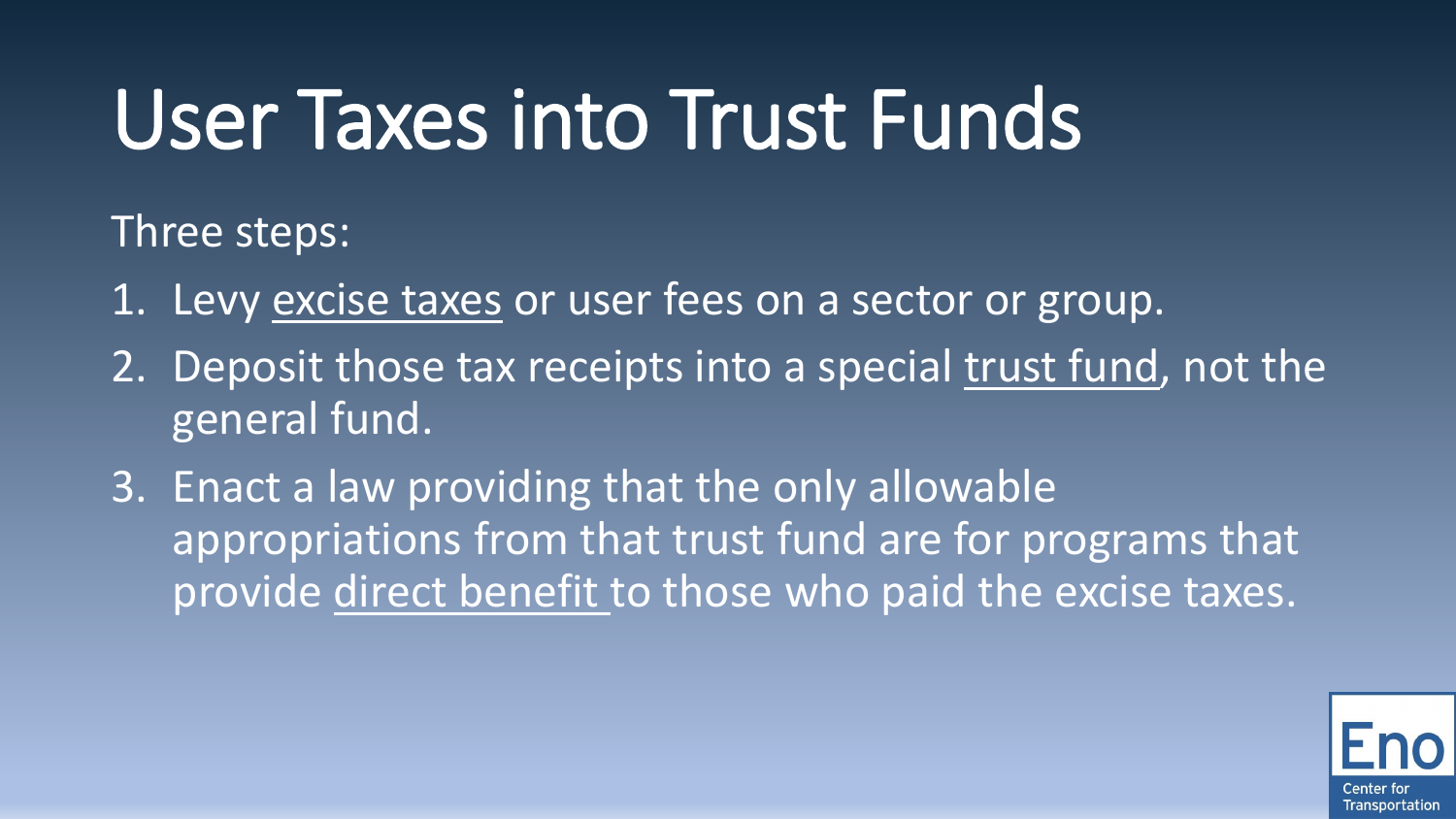#### Transportation Goes User-Pay

- 1956 Highway Trust Fund.
- 1970 Airport and Airway Trust Fund.
- 1978 Inland Waterways Trust Fund.
- 1982 Mass Transit Account added to Highway Trust Fund (after Congress rejected stand-alone Mass Transit Trust Fund in 1978 and 1980).
- 1986 Harbor Maintenance Trust Fund.

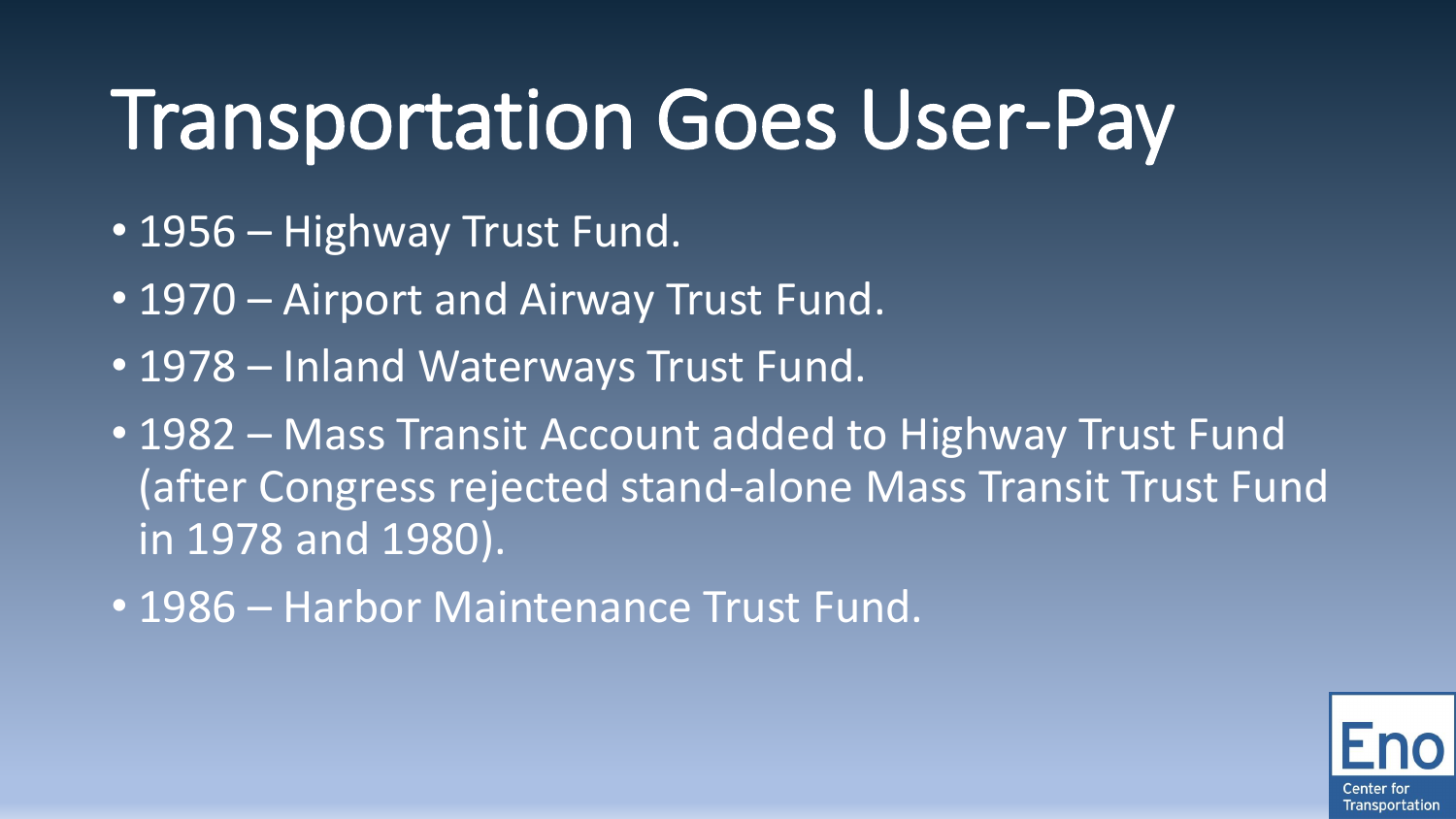# User-Pay Based on Cost Allocation

- Ideally, a user-pay, user-benefit system will be based on cost allocation that does two things:
	- Determine the costs that each class of system user incurs on the system (direct costs like pavement and bridge wear-and-tear but possibly also "externalities" like congestion, safety, noise and air quality), and
	- Tailor the revenue scheme so that the taxes and fees paid by each class of user matches up with the costs they incur.
- It is also very important that the type of user tax be as reliable and non-volatile as possible.

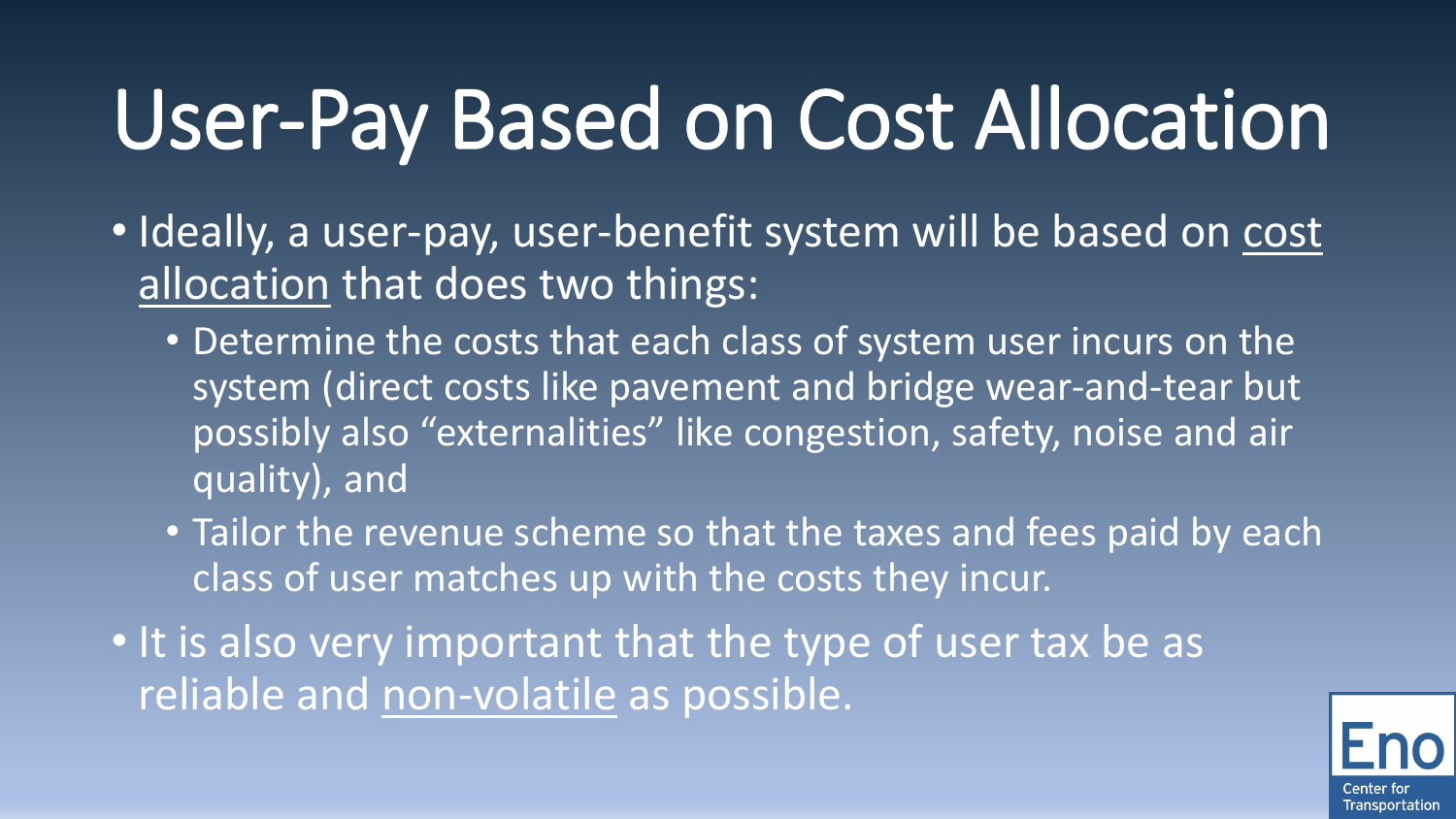- The whole point of a trust fund is to synchronize special (non-general) tax receipts with the spending on programs that give special benefit to those taxpayers.
- Congress last raised gasoline/diesel taxes in 1993 and those taxes were transferred to the HTF in FY 1999.
- Since 2000, HTF revenues have grown an average of **1.2% per year**, but Congress has enacted laws to allow new HTF funding commitments that grow an average of **3.5%./year.**

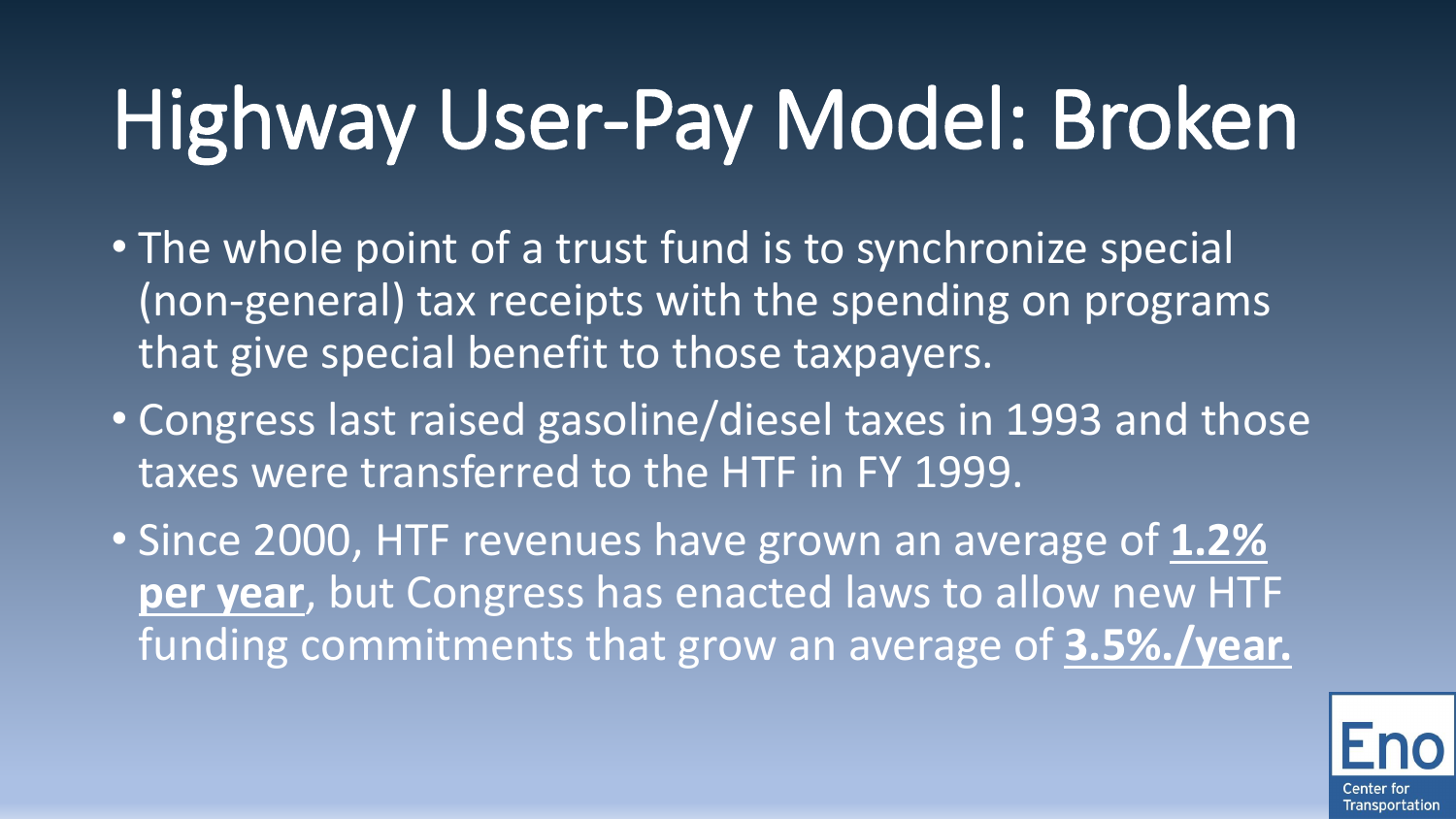Highway Trust Fund, FY 2000-2018 60.0 50.0 **Billions of Dollars Billions of Dollars** 40.0 30.0 20.0 10.0 0.0 FY00 FY01 FY02 FY03 FY04 FY05 FY06 FY07 FY08 FY09 FY10 FY11 FY12 FY13 FY14 FY15 FY16 FY17 FY18 **Tax Receipts New Spending Commitments**

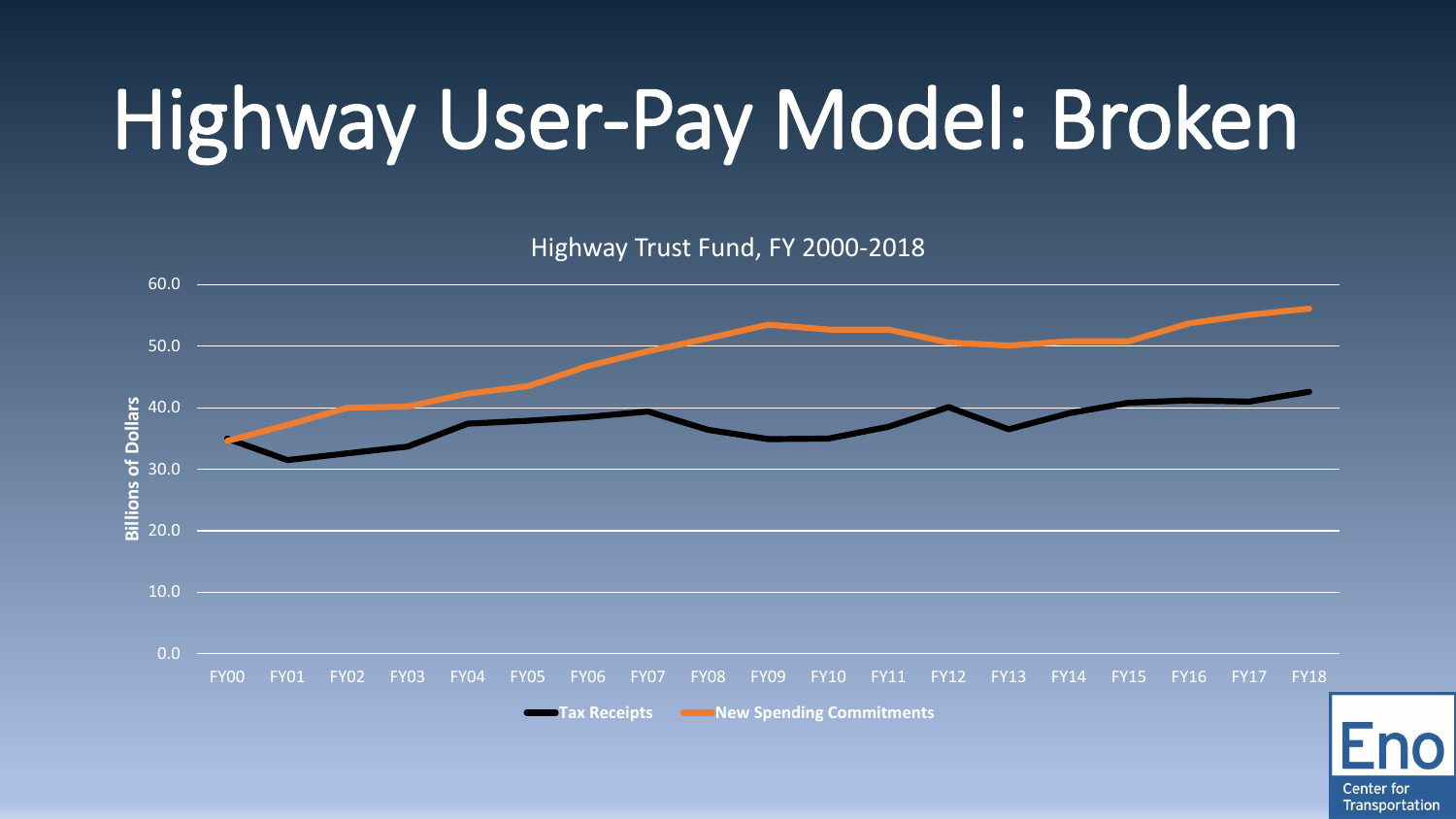#### **STEIN'S LAW:**

#### **"Things that can't go on forever, don't."**

--Herbert Stein, chairman, Council of Economic Advisers under President Nixon.

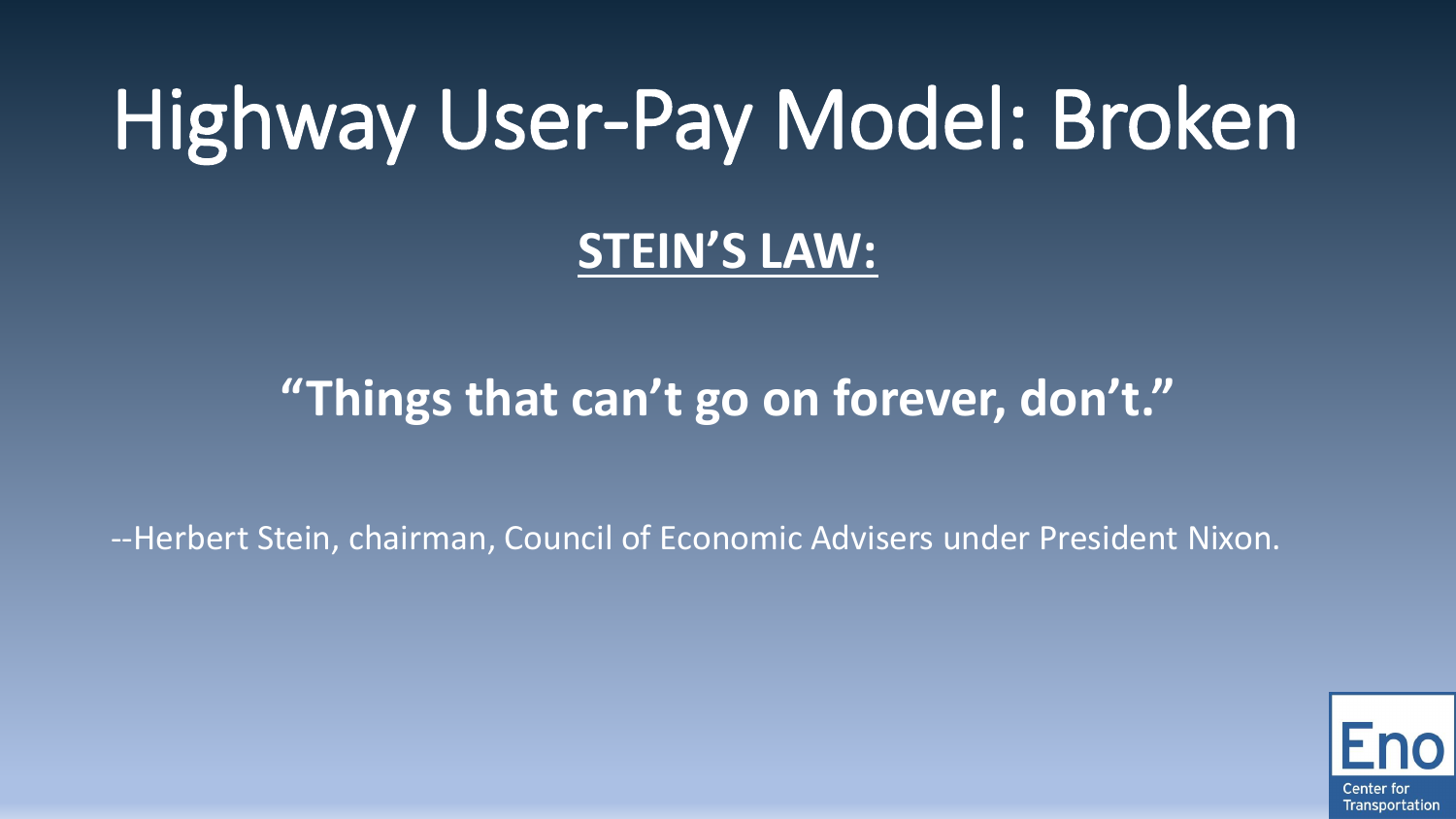- HTF ran out of money in September 2008.
- Since then, Congress has been unable to cut spending below prior year levels but has also been unable to increase excise taxes on road users.
- Result: **\$140 billion** in bailout transfers from general revenues have been made since 2008.
- The last bailout (\$70 billion in Dec. 2015) will run out, at current spending levels, in **summer 2021**.

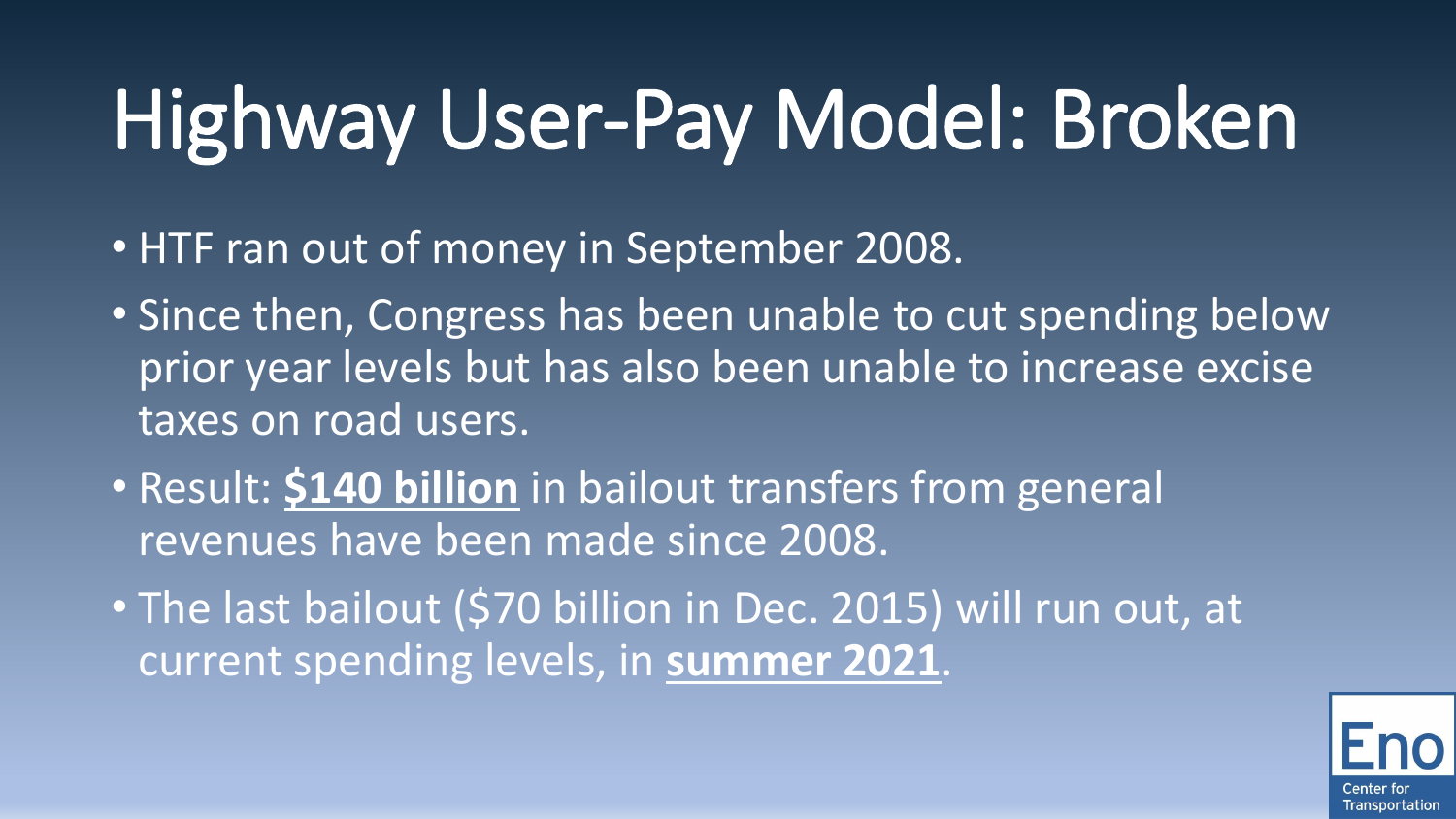

#### **Highway Trust Fund FY 1957-2007**



#### **Highway Trust Fund FY 2008-2020**

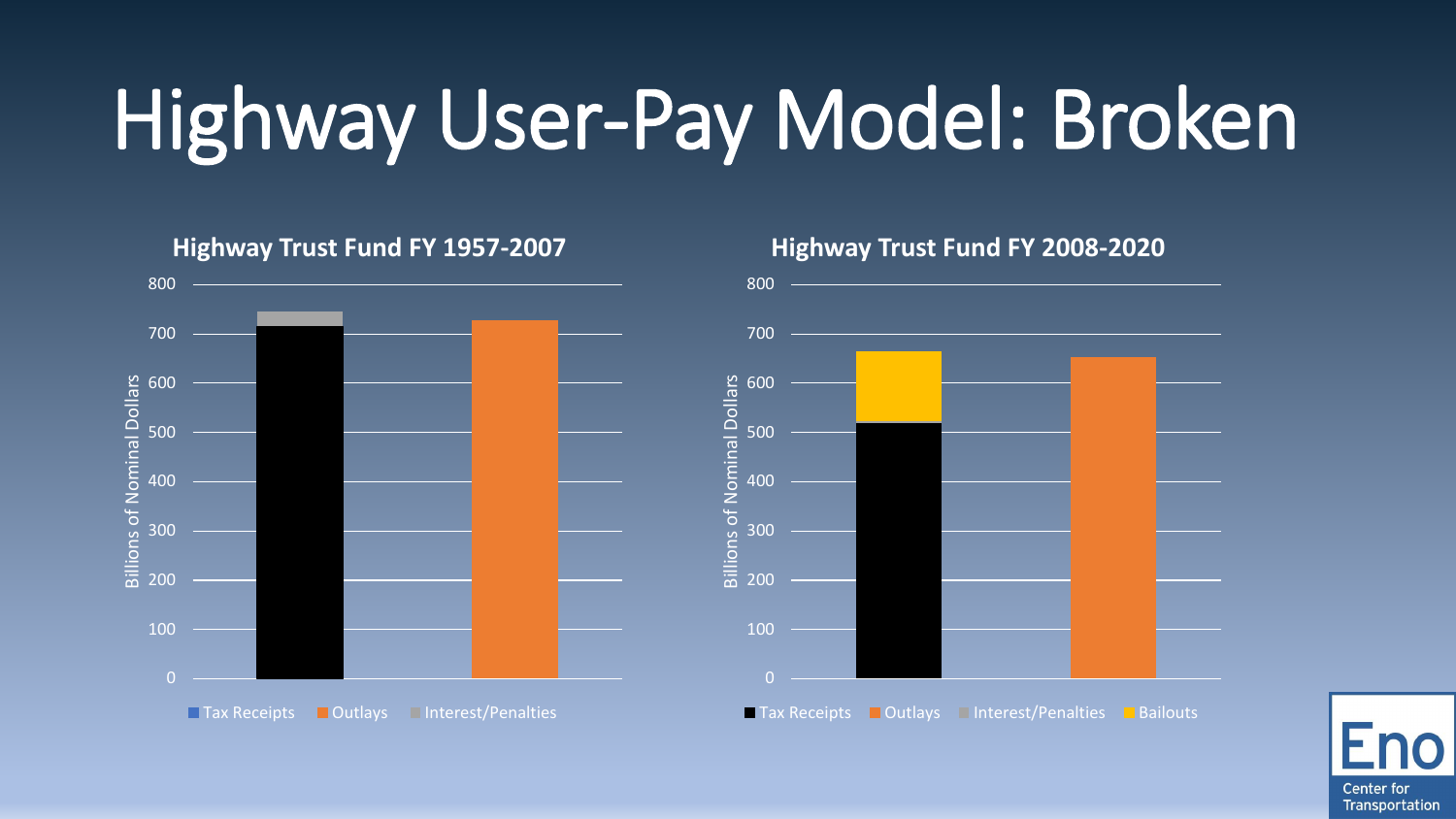

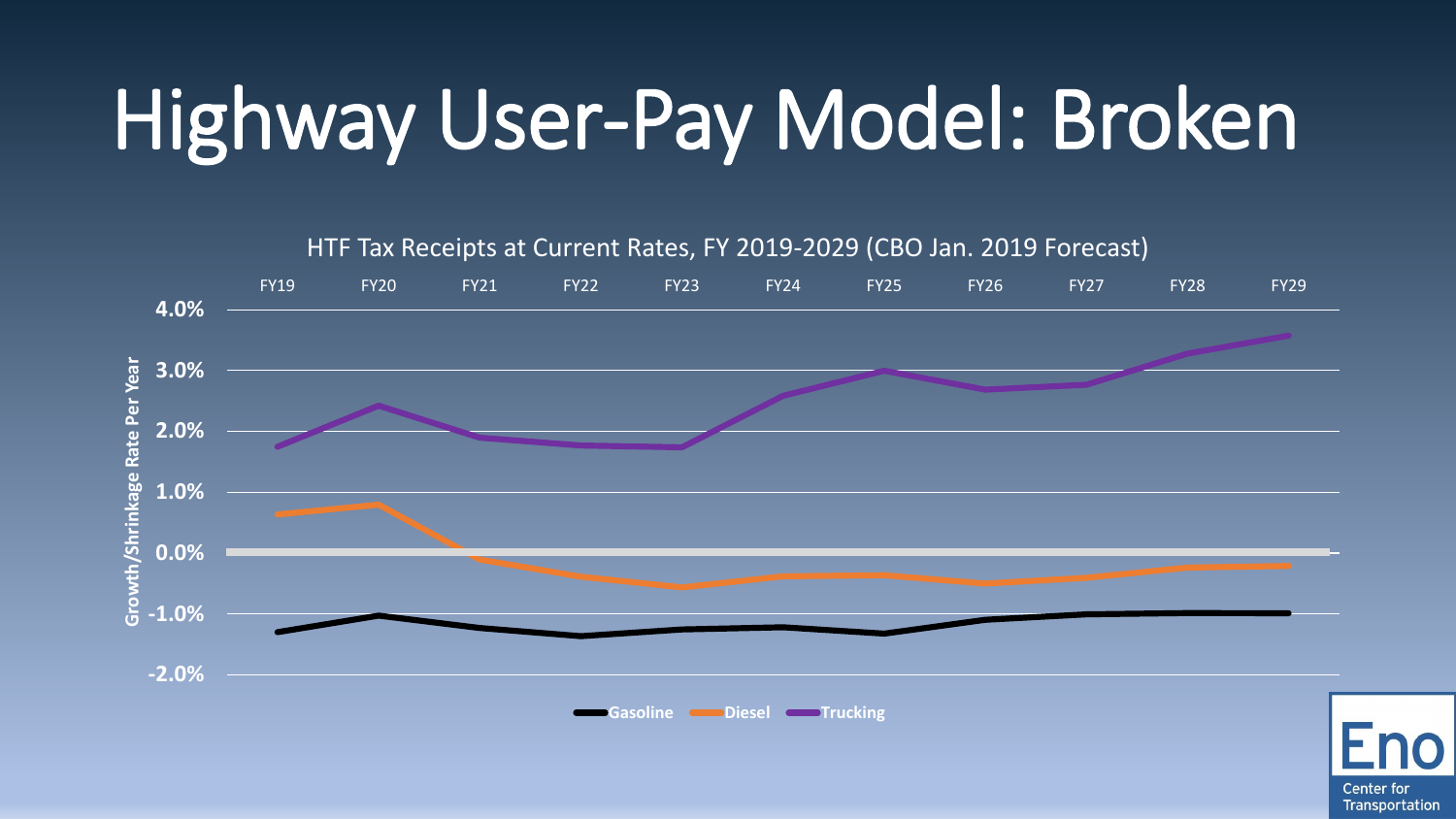

**Center for** Transportation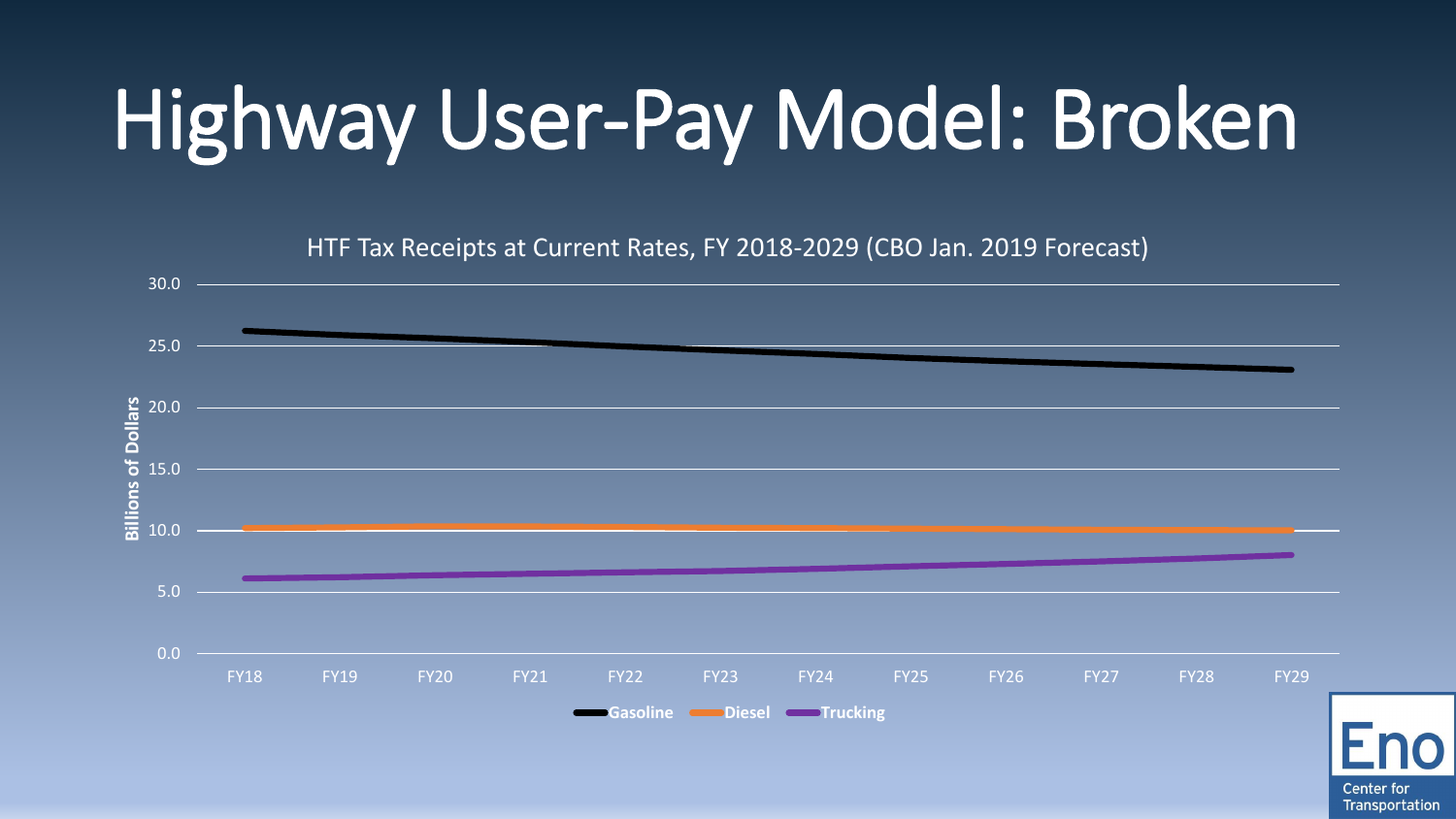HTF Receipts vs Outlays, FY 2018 – FY 2029 (CBO May 2019 Forecast) 80.0 70.0 60.0 **Billions of Dollars Billions of Dollars** 50.0 40.0 30.0 20.0  $10.0 -$ 0.0 FY18 FY19 FY20 FY21 FY22 FY23 FY24 FY25 FY26 FY27 FY28 FY29 Receipts **COUTER** 

> **Center for** Transportation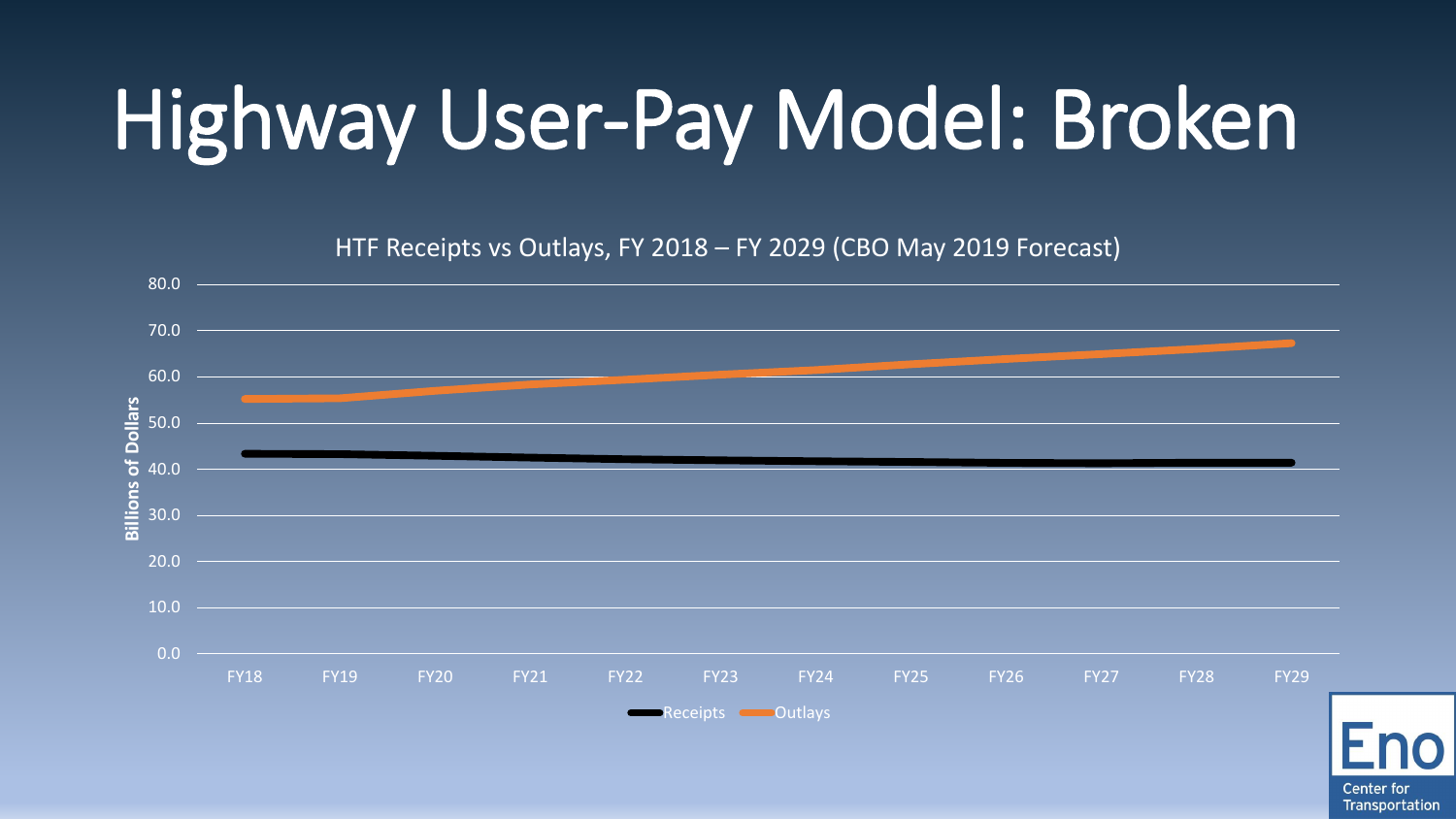- At CBO baseline tax/spending levels, HTF will run a \$12.1 billion deficit in FY19, rising steadily to \$25.9 billion in FY29.
- HTF tax increase/bailout cost of baseline 6-year bill for FY 2021-2026: **\$102 billion**.
- HTF tax increase/bailout cost for 10 years (to FY 2029): **\$176 billion**.

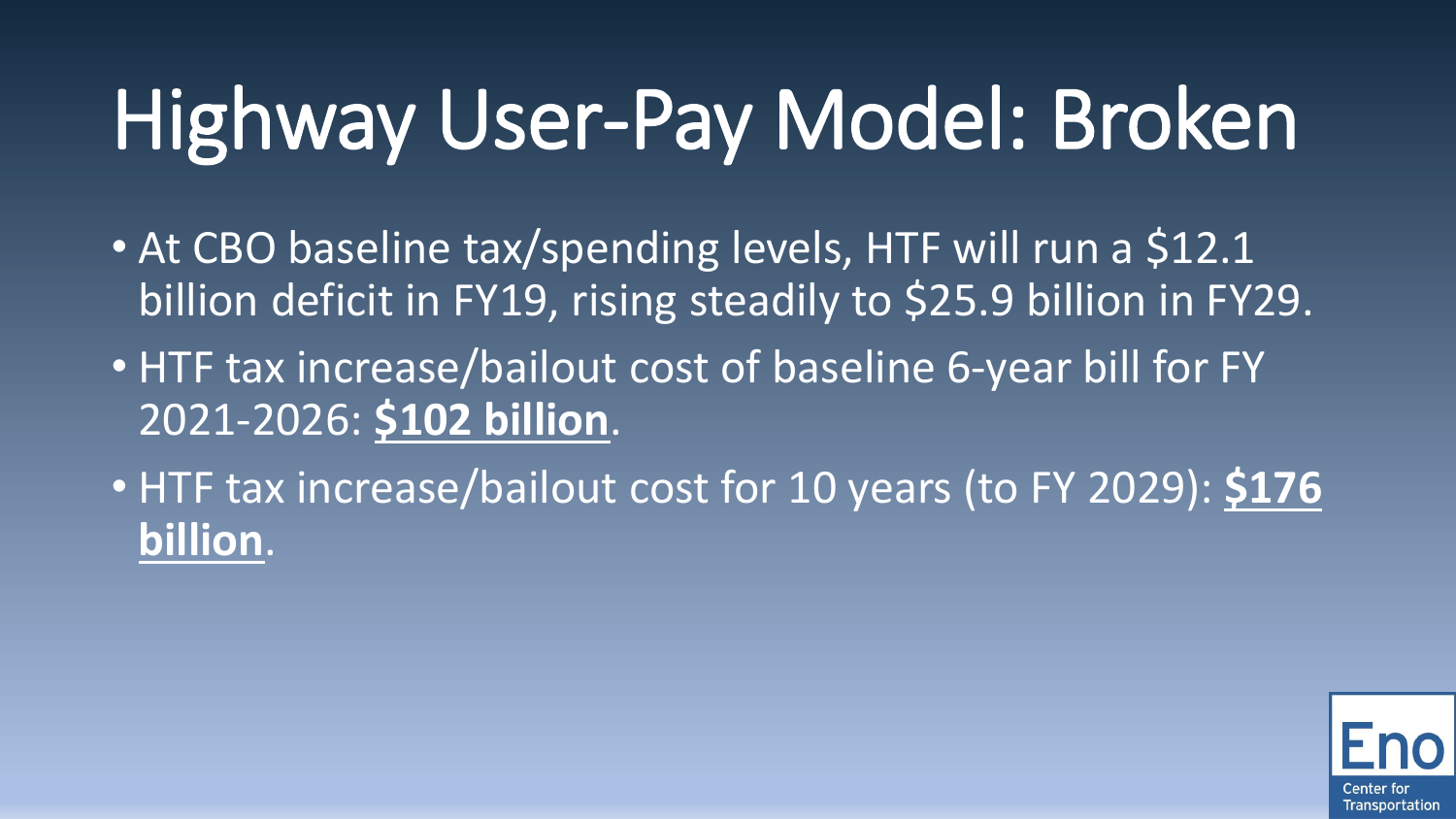#### Revenues – Nominal Rates

Gasoline Excise Tax Rates (Nominal), 1921-2019



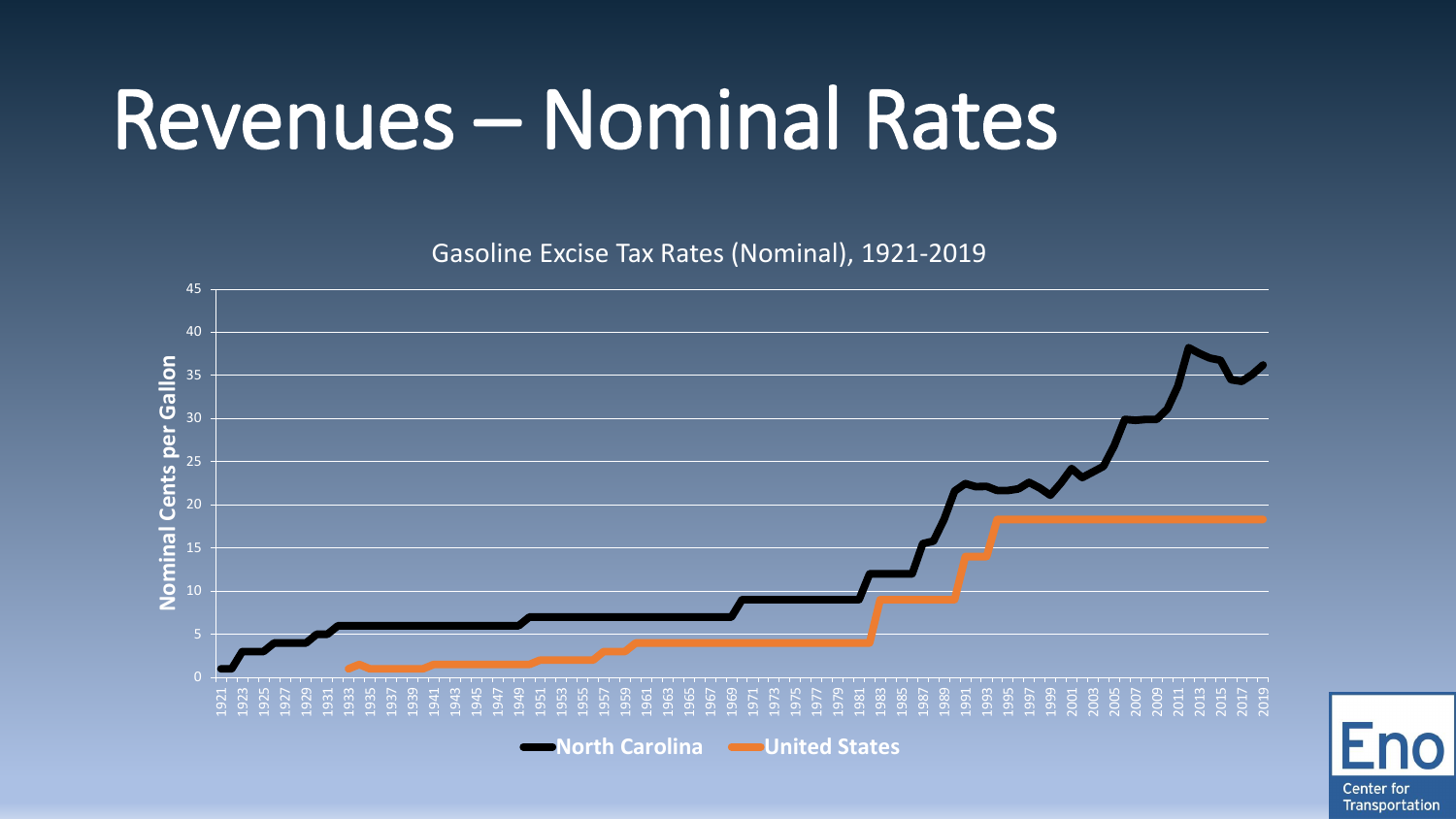# Revenues – Lost Buying Power

Gasoline Excise Tax Rates (2017 ¢ Using BEA Producer Price Indices), 1956-2017



**North Carolina Community Constraints** 

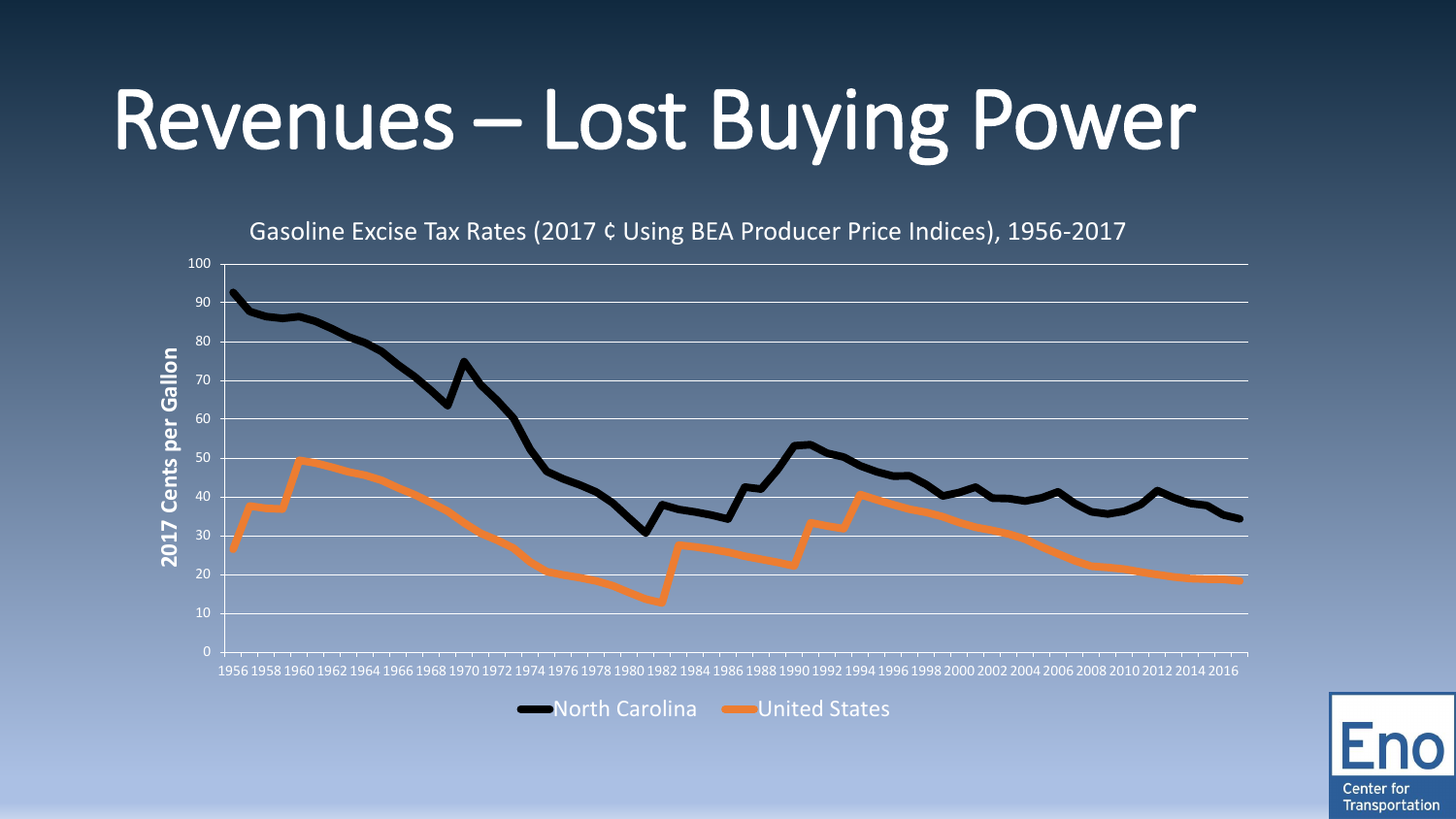#### New User Tax Revenues Needed

- Keeping total HTF solvent for a 6-year reauthorization bill at current (FY18 plus inflation) spending levels would require an immediate (Oct. 1 2019) gas/diesel tax increase of 9 cents per gallon.
- Or other revenues. Or more bailouts.
- Additional increases needed for post-2026 solvency and any desired program growth.

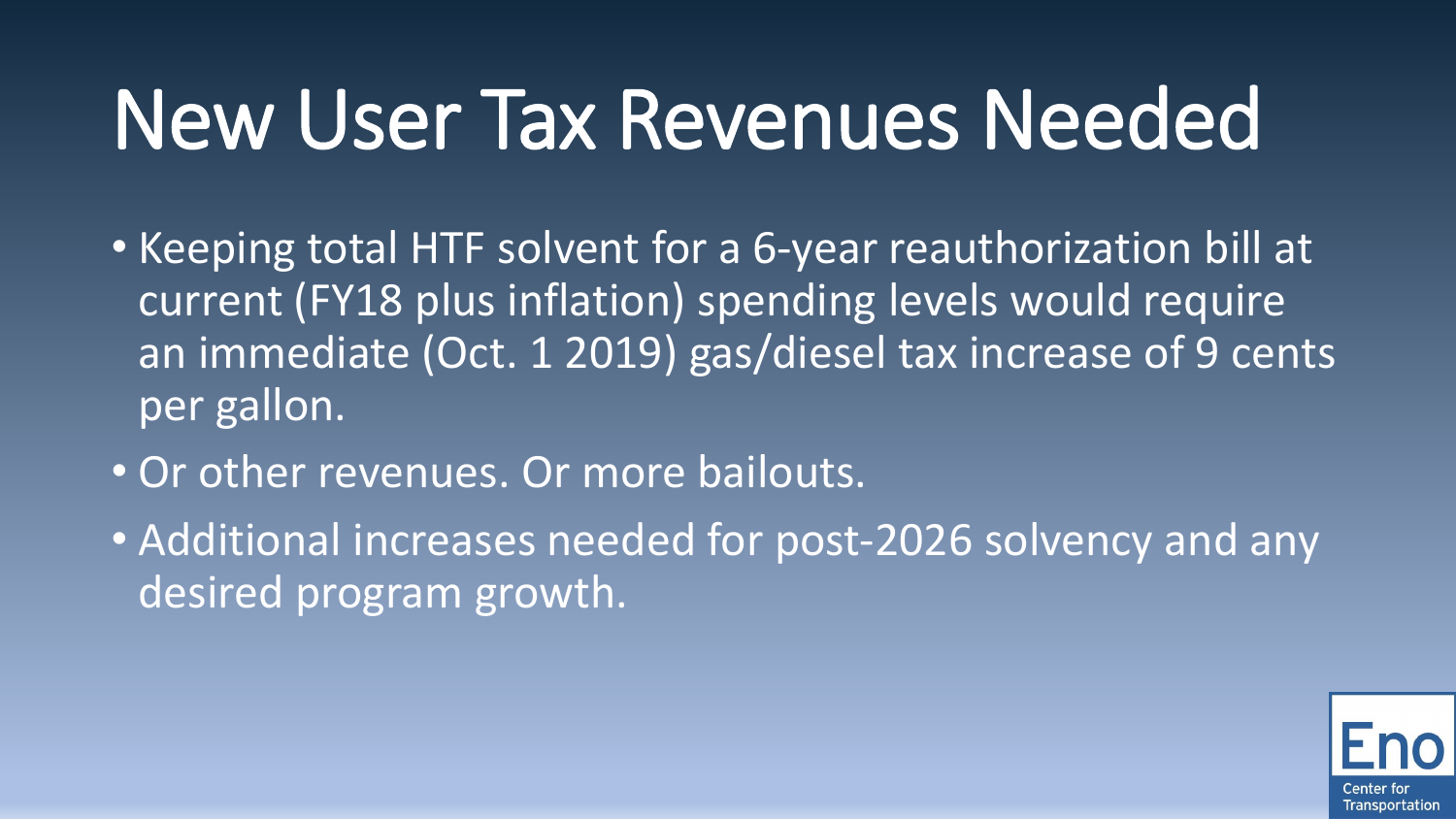# Highway Cost Allocation – Broken

- No federal cost allocation study since 1997.
- No attempt to adjust federal excise tax structure to match cost allocation since 1982.
- 1997 study said pickup trucks/SUVs slightly overpaid, heaviest trucks underpaid by thousands of dollars each.
- New developments since 1982 hybrids pay less and EV's pay zero towards their wear-and-tear, congestion, safety costs.

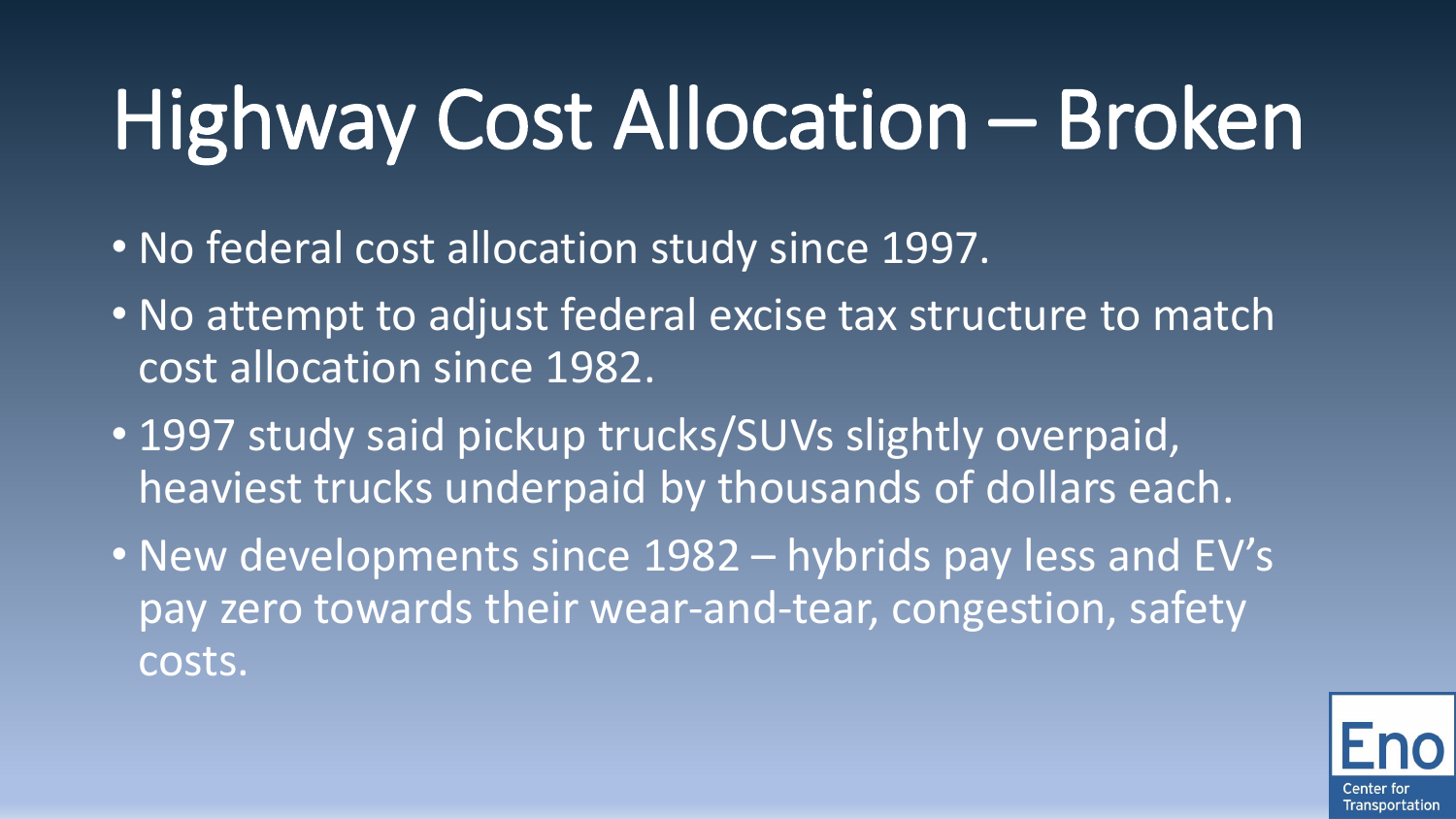#### Gas Tax Still Best Short-Term Option

- At the federal level, despite future rate of decline, motor fuels taxes are still the best user-pay option for the next 20 years.
	- Fewer than 2,000 points of collection (wholesale tank farms).
	- Moving to vehicle or driver-based taxation would increase number of IRS tax collection points over 100,000-fold.
	- Fuels taxes could be supplemented by heavy truck fees and EV user fees for better cost allocation, if desired.

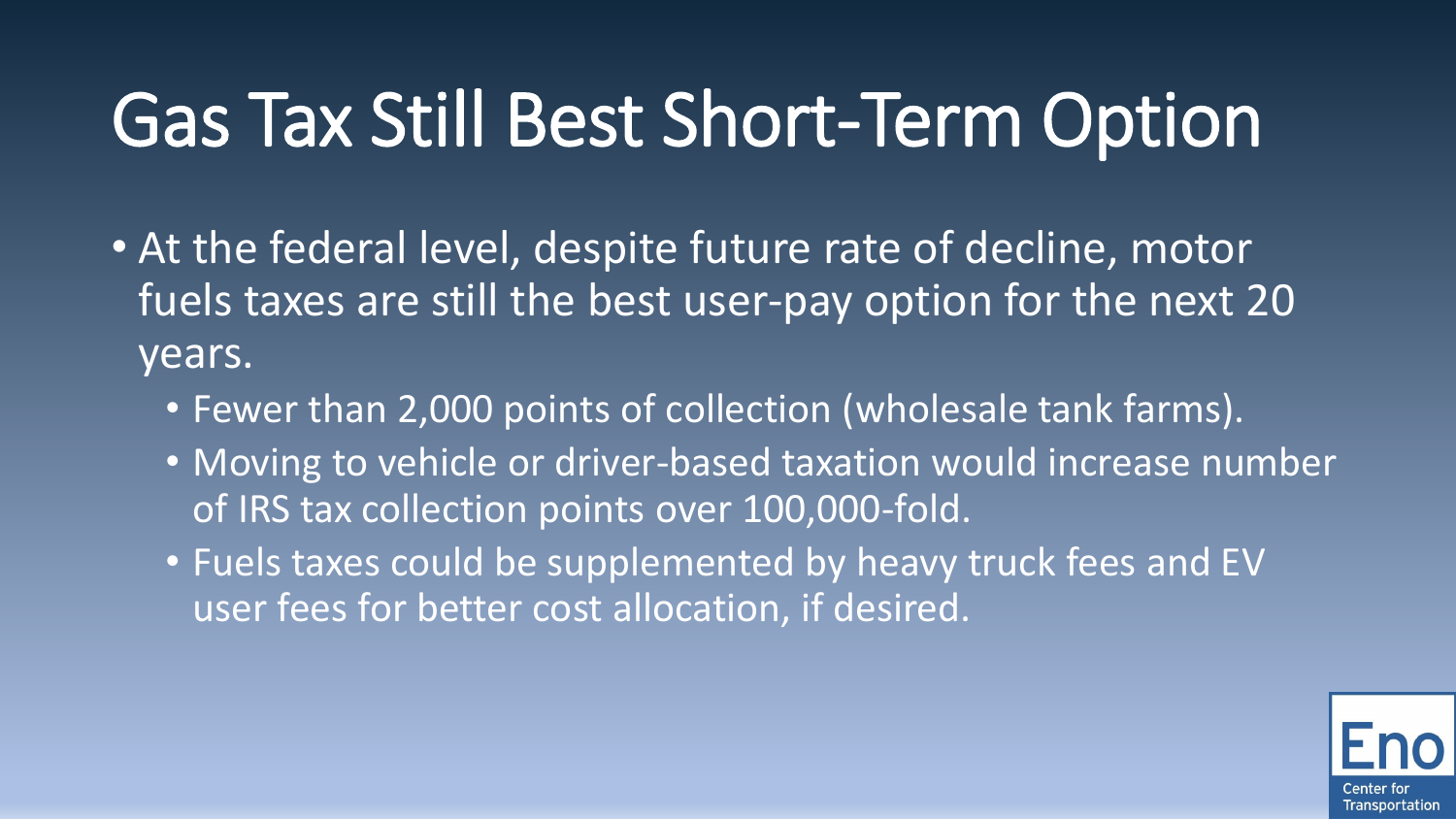# Highway-Transit Split: Broken

- "Treaty of 1982" every penny of 1982, 1990 and 1993 gas/diesel increases split 80-20 between Highway Account and Mass Transit Account.
- Congress has allowed transit spending to get farther ahead of its dedicated revenues than highway spending.
- HTF Highway Account needs 80% of an immediate 8.5 cent gas/diesel tax increase to stay solvent for 10 years.
- HTF Mass Transit Account needs 20% of an immediate 13.5 cent increase to stay solvent for 10 years.

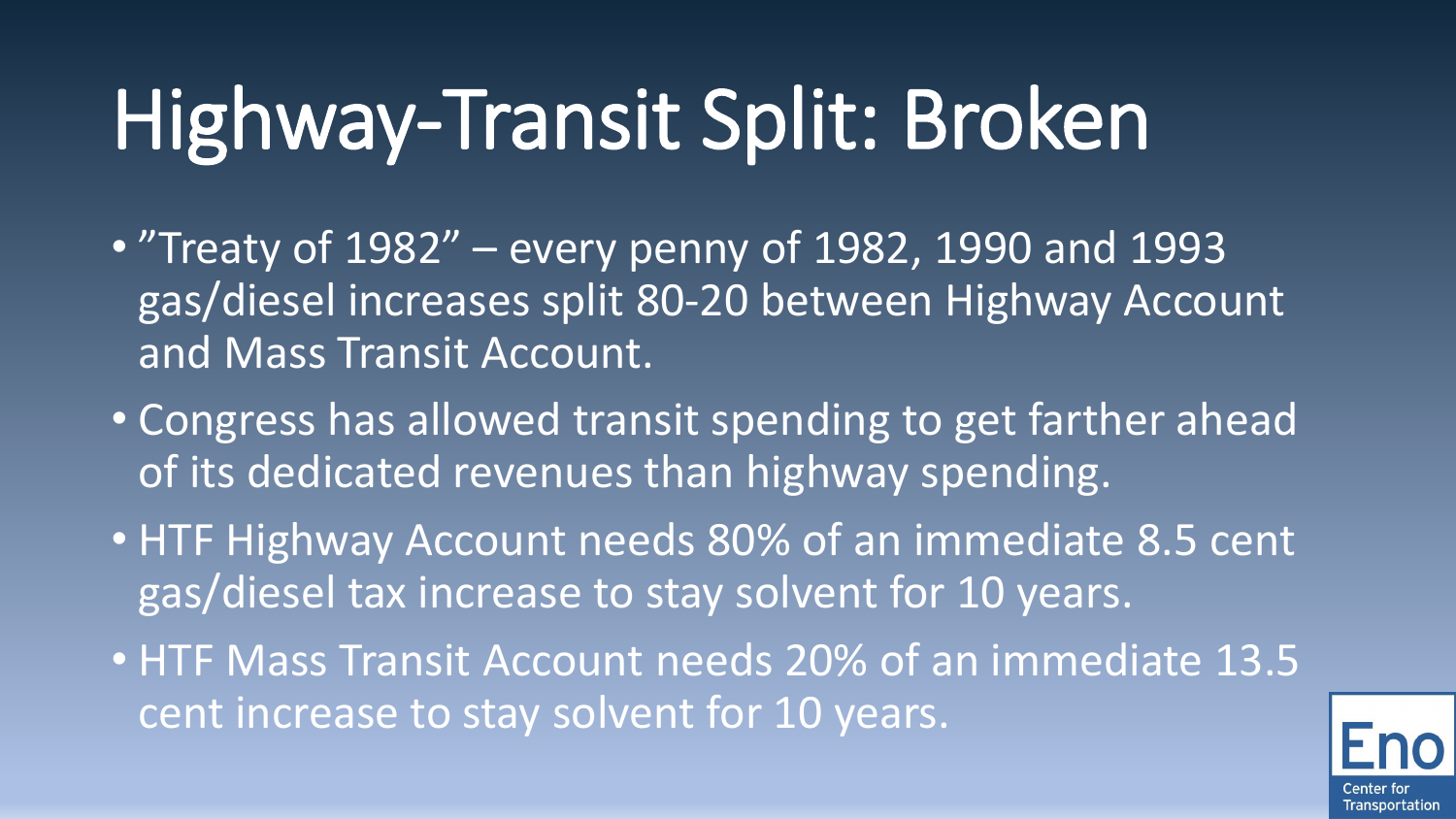#### Bailouts Not Reflected in Fed. Policy

- No reason highways are entitled to 80% of bailout money drawn from income taxes, Customs duties, bond borrowing.
- HTF bailout money fungible with fuel tax money killed share-based "rate of return" arguments.
- If bailouts continue, no reason not to make HTF spending more multimodal, less stovepiped.

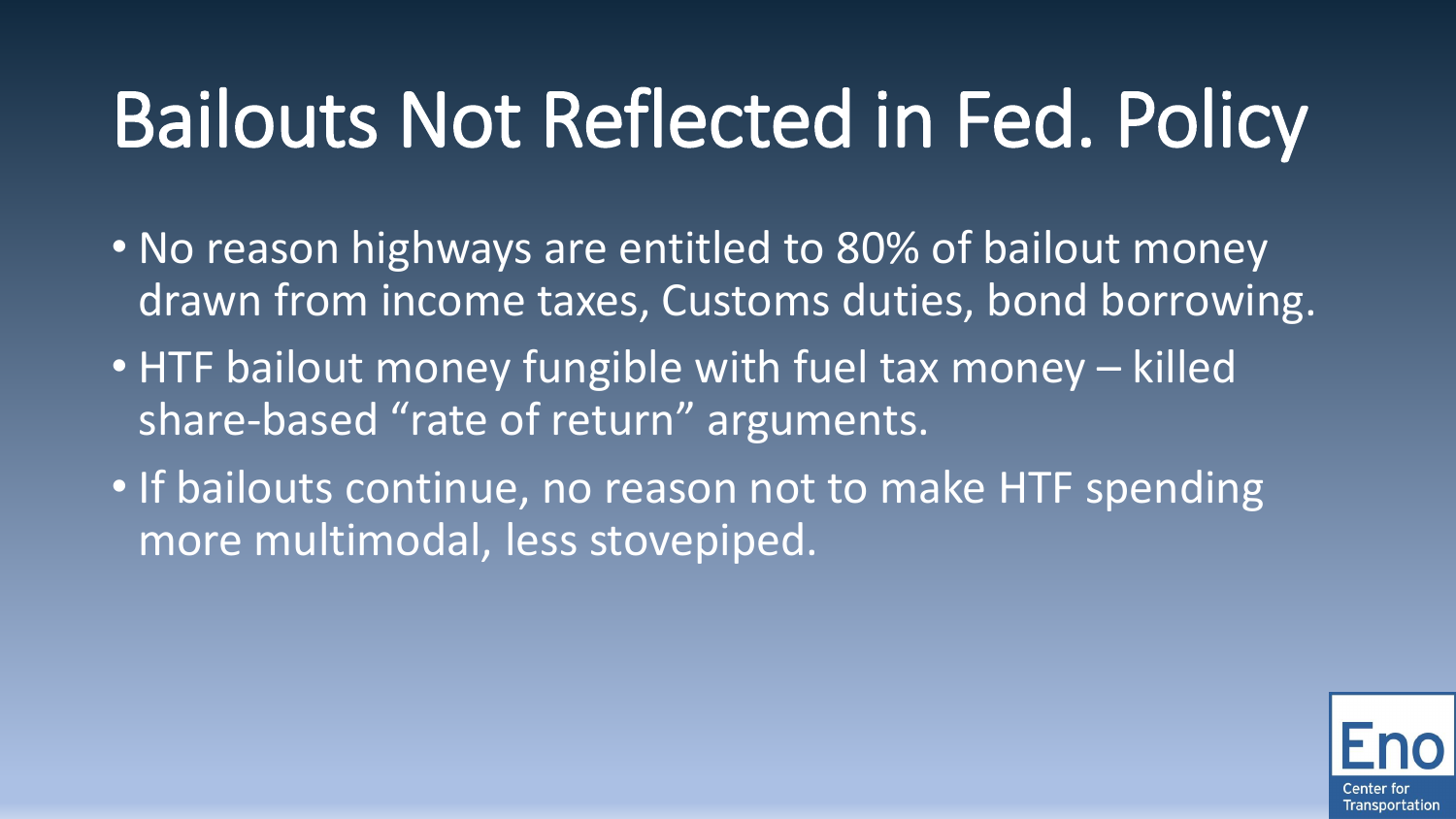# Reliability of NC's Funding Share

- Under the FAST Act, NC is guaranteed 2.66 percent of each year's federal-aid "formula" highway funding each year through FY 2020.
- Why 2.66 percent?
- Because federal-aid highway funding distribution has been stuck in time for over 10 years – state shares of total funding are essentially frozen at the FY 2009 levels, which was the last year of the 2005 highway bill.

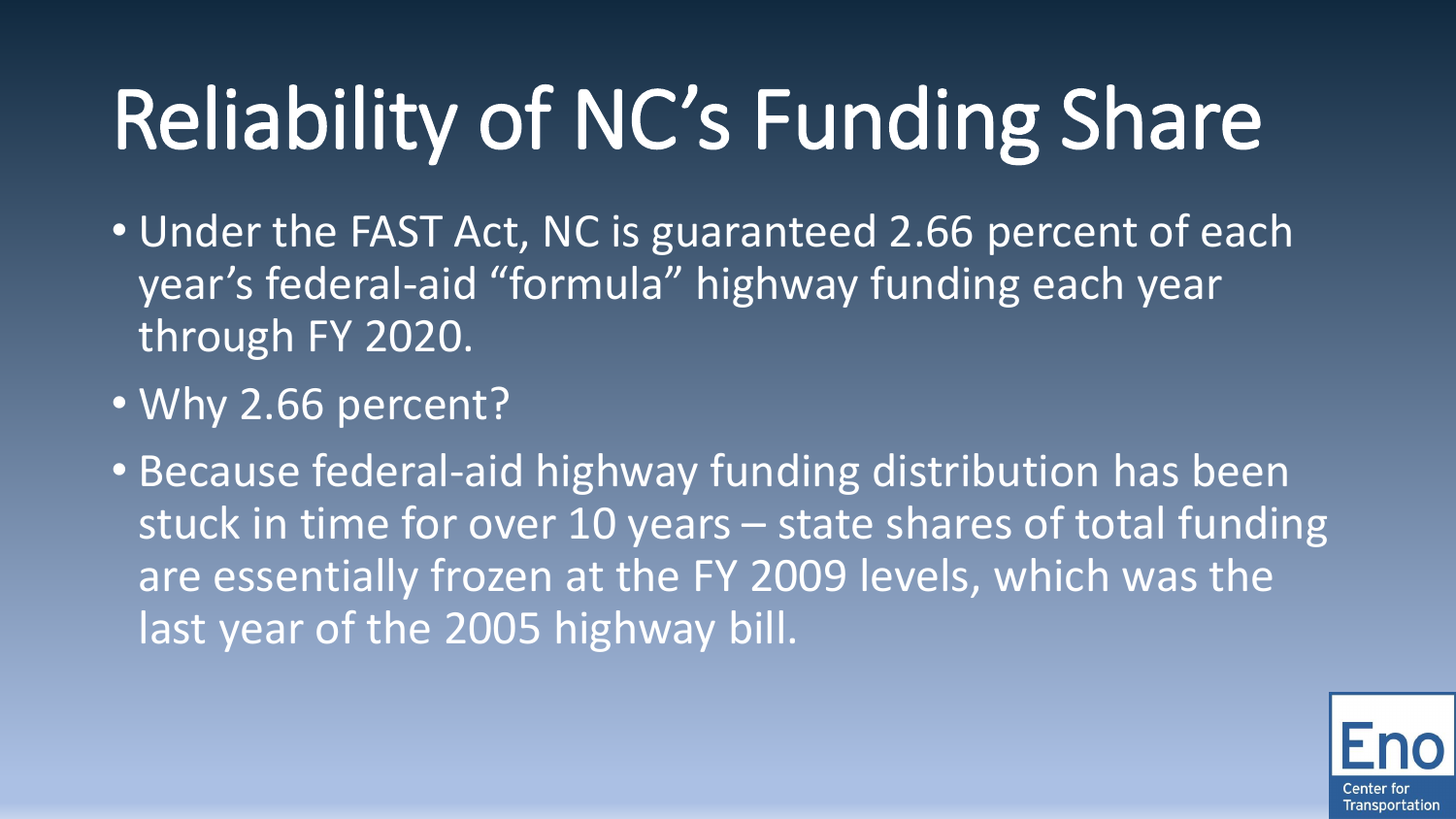# NC's FY 2009 Federal Funding

|                                                                                                     | <b>NC Total</b>   | <b>U.S. Total</b>  | <b>NC Share</b> |
|-----------------------------------------------------------------------------------------------------|-------------------|--------------------|-----------------|
| Factor-Based Formulas (Lane-miles, VMT,<br>population, fatalities, bridge cost, safety,<br>$etc.$ ) | \$697.4 million   | \$26,205.5 million | 2.6612%         |
| Equity Bonus to get NC to 92% gas tax rate<br>of return (% in vs % out)                             | \$316.4 million   | \$9,591.8 million  | 3.2986%         |
| <b>SAFETEA-LU Earmarks</b>                                                                          | \$66.5 million    | \$4,450.7 million  | 1.4941%         |
| <b>EQUALS</b>                                                                                       | \$1,080.3 million | \$40,248.0 million | 2.6841%         |
| FY14 adjustment to get TX to 95% rate of<br>return (\$\$ in vs \$\$ out)                            |                   |                    | $-.0209%$       |
| NC guaranteed share for FY 2015-2020                                                                |                   |                    | 2.6632%         |

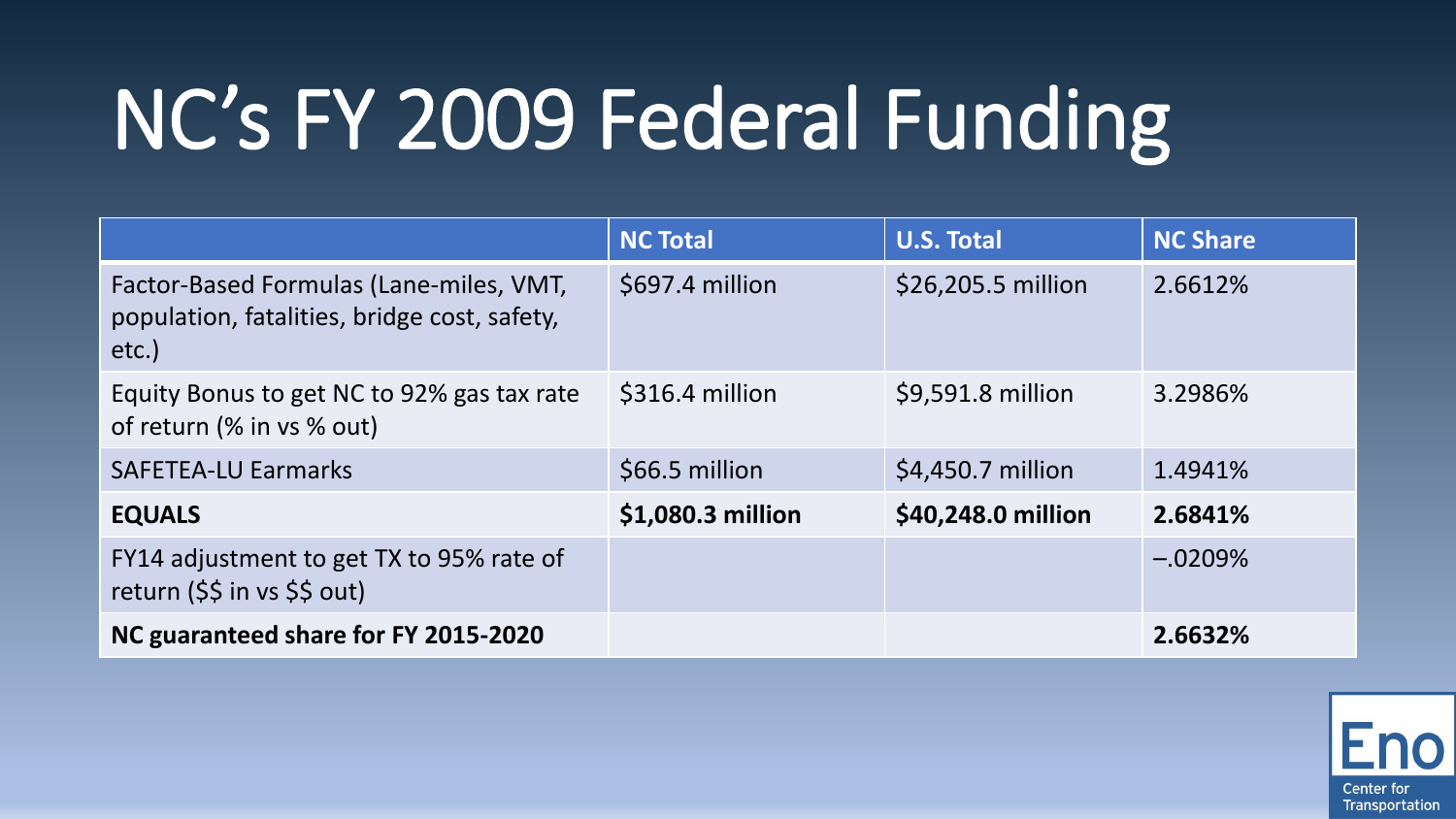# NC's FAST Act Federal Funding

|                | <b>NC Share</b> | Times U.S. Total   | <b>Equals Base</b> | TX 95% Adjust.? | <b>NC Final</b>   |
|----------------|-----------------|--------------------|--------------------|-----------------|-------------------|
| <b>FY 2015</b> | 2.6632%         | \$37,798.0 million | \$1,006.6 million  | none            |                   |
| <b>FY 2016</b> | 2.6632%         | \$39,727.5 million | \$1,058.0 million  | none            | \$1,058.0 million |
| FY 2017        | 2.6632%         | \$40,547.8 million | \$1,079.9 million  | -\$7.0 million  | \$1,072.9 million |
| <b>FY 2018</b> | 2.6632%         | \$41,424.0 million | \$1,103.2 million  | -\$5.3 million  | \$1,097.9 million |
| <b>FY 2019</b> | 2.6632%         | \$42,358.9 million | \$1,128.1 million  | -\$1.7 million  | \$1,126.4 million |
| <b>FY 2020</b> | 2.6632%         | \$43.369.8 million | \$1,155.0 million  | ַיִּיִיִּיִ     | ?????             |

- If the next authorization brings back real needs-based formulas, this share could change (possibly for the better).
- Big "if."

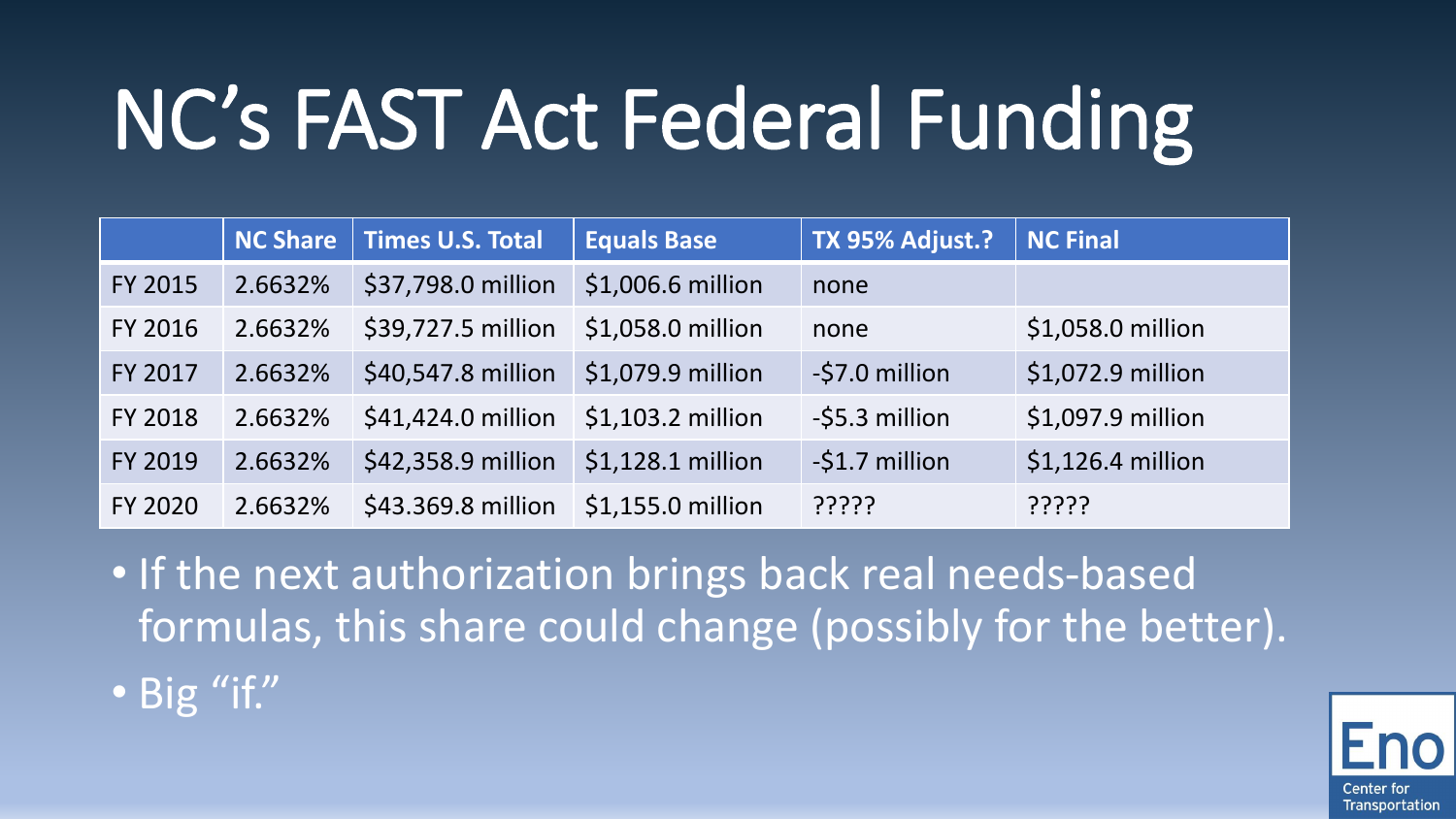# User-Pay Should Be Mended…

• To continue the user-pay, user-benefit model:

• Spending levels should be roughly synchronized with user tax/fee receipts, either through increasing spending or cutting taxes/fees.

• User taxes and fees should periodically be analyzed to ensure that costs are fairly allocated to different classes of system users and between system users and the federal government.